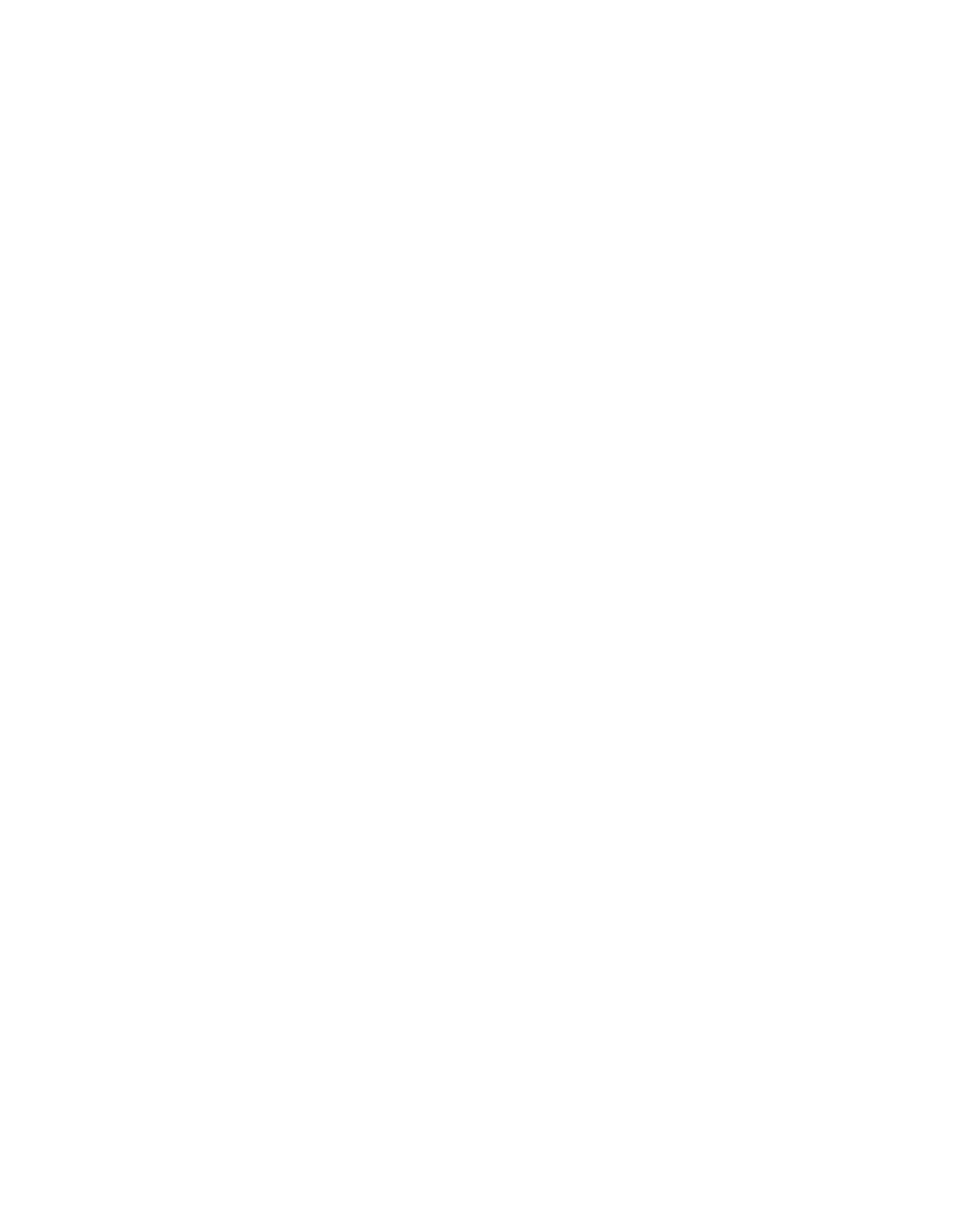transportation was easier, so we didn't necessarily have that same sprawling feeling. I mean, living on a college campus, your community is kind of insular, right, you can get wherever you need to go on campus. I think I was culture shocked by how conservative the campus was, because I'd grown up—well, I had gone to high school in a very progressive area of St. Louis. That being said, over time, I began to realize that, while yes, being at SMU [Southern Methodist University], was a significantly more conservative college campus than I might have experienced if I had gone to, say, Washington University in St. Louis, being in St. Louis wasn't as progressive as I thought when I was in high school. I think a lot of it was performative progressivism or maybe being progressive to a certain extent, like, "I have progressive values, and I'm proud of being a Democrat, but I'm still gonna hoard wealth." Or, "I'm proud of my values, but I still want to keep my community majority White and wealthy." I think it was an initial culture shock of being in Dallas and realizing how conservative my new environment was. But over time, I realized that actually, maybe I hadn't been in as progressive a community as I had originally thought before that.

J

## Rimsha Syed 07:04

Yeah, so hearing about how you've moved around so much throughout your childhood, I'm curious about how your experience within grade school was, or making friends as a very transient person, and all of those challenges that might come with moving a lot?

## Jessica Pires-Jancose 07:26

That's a great question. I think that one thing I really appreciated about moving is that I got exposure to so many different people and was able to make friends who kind of reflected my values at many different points in my life. And I think today, that ability to move easily from place to place is still something that I really value. I'm not necessarily seeking a place where I can be for a long time. I love that freedom of movement. And I think I had really different—I would say, there was some culture shock in terms of moving especially from Kentucky to Massachusetts. When I was in elementary school in Louisville, Kentucky, I went to a Catholic school where I think it was me and one or two other students were the only non-White students in the elementary school. So I think there was some racism and experiences of being othered that I experienced when I was there that I didn't necessarily realize in the moment, because I was just a kid.

## Jessica Pires-Jancose 08:51

But going from that environment that was very discipline-heavy, where every problem or quote-unquote "problem" or behavioral issue was met with a detention, and so I was frequently disciplined, because I was a pretty anti-authoritarian kid, I would say, which still holds true to me today. Going from that environment to going to a really progressive school in Boston, that gave students a ton of freedom throughout the day, was a huge culture shock. But in that respect, I'm really happy that my mom and I were transient and moved around, because if I had stayed in Kentucky, I wouldn't have known that there was a different way for a school system to operate. And moving to Boston, my school district was so much more diverse and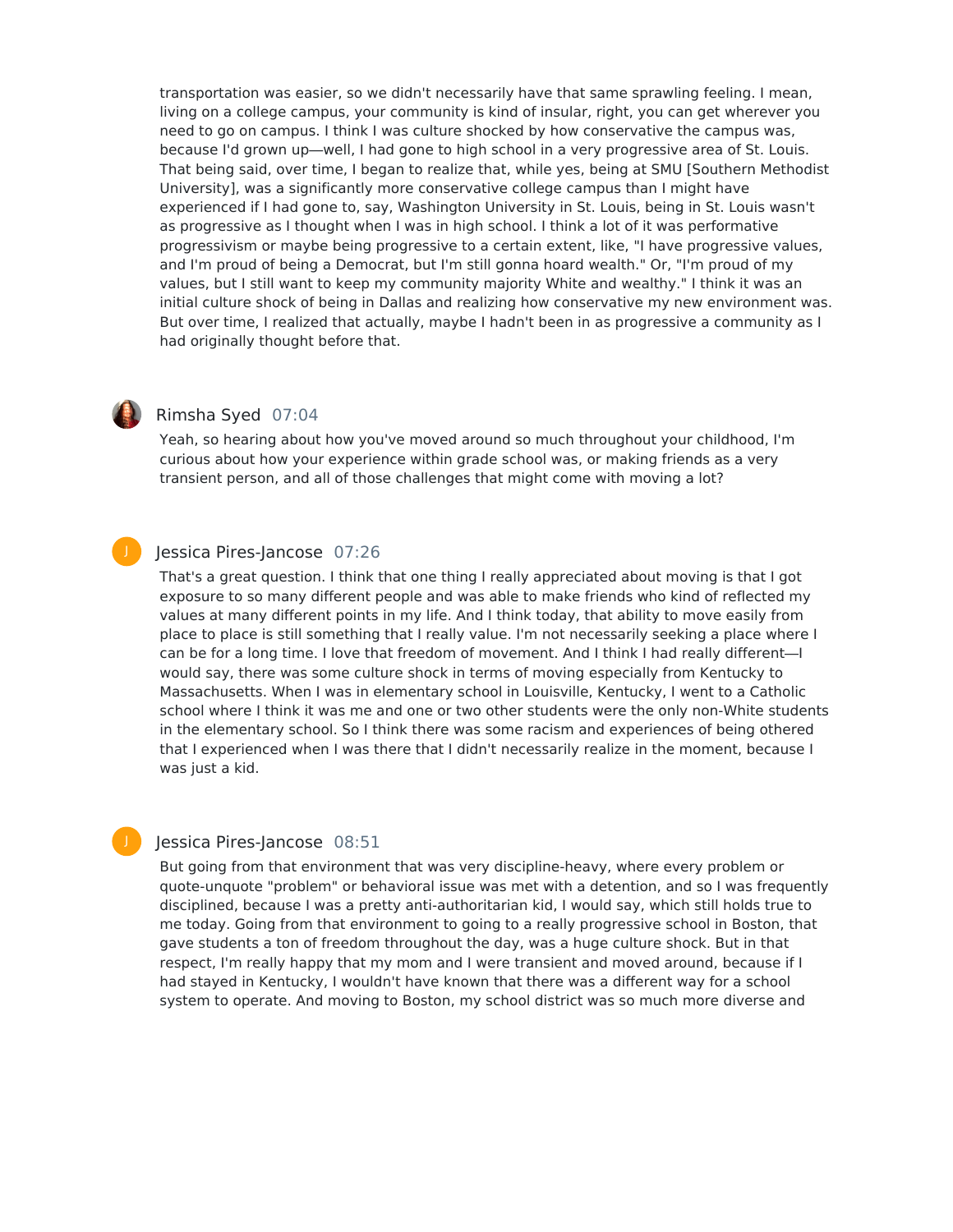progressive. So I was able to meet kids and hang out with kids who looked like me, or who came from other cultures and ethnicities, and I got to learn more about other ways of living, which was really amazing. So I'm really grateful that I was able to move around a lot.

J

# Rimsha Syed 10:06

Yeah, thanks for answering that. And going back to what you said earlier, I was wondering if you could elaborate on some of the more conservative things that you experienced at SMU?

## Jessica Pires-Jancose 10:21

Oh man, I mean, I think the thing that first struck me when I came to campus was the different life experiences that so many SMU students had had compared to experiences that I had had and thought were normal. It felt like every person I met had been to boarding school, every person I met was already aiming for a certain sorority or fraternity. And as a non-White student on campus, the initial feeling you're hit with is invisibility. People just don't notice that you're there. And I think that was shocking, to feel like I wasn't seen by other students around me, or that I just didn't matter as much. That was tough. But eventually, I joined a multicultural sorority, and so I found my community at SMU a lot more, I would say, between my multicultural sorority and my scholarship group. But even interacting within that community, you can't escape the larger waters that you're swimming in.

### Jessica Pires-Jancose 11:58

So I remember certain moments that were really shocking were after Trump was elected my sophomore year, I remember one of the fraternities hung up, a "Make America Great Again" banner the next day. And just really terrible things happened. I remember one person in my sorority wore a Mexico jersey the next day, and they were spit at on campus. We had a multicultural Greek house on campus, and we hung up this banner that said, "We're gonna be all right," and in the middle of the night, someone came by and tore it down and shredded it. So there were experiences like that, too. And I remember actually that same week that Trump was elected, it happened to fall on this rally against sexual assault. And I remember we were having a rally through campus, and we walked by the row of fraternity houses. I remember so many fraternity members came out of the houses and drove by us, and they assumed it was an anti-Trump rally. And so they were honking at us and shouting, "Trump 2020," whatever the next election year was, I forget. And so it was a really hostile environment at times, and other times, you just felt that it was beneath the surface.

Rimsha Syed 13:47

Yeah, thanks for sharing that. This really takes me back to some experiences that I had at UT as well, also a pretty conservative campus, and things happened here and there. But I wanted to ask, do you see yourself living in Dallas long-term, or I know that you mentioned that you really enjoy moving around a lot, so did you have a specific place in mind that you wanted to move to down the line?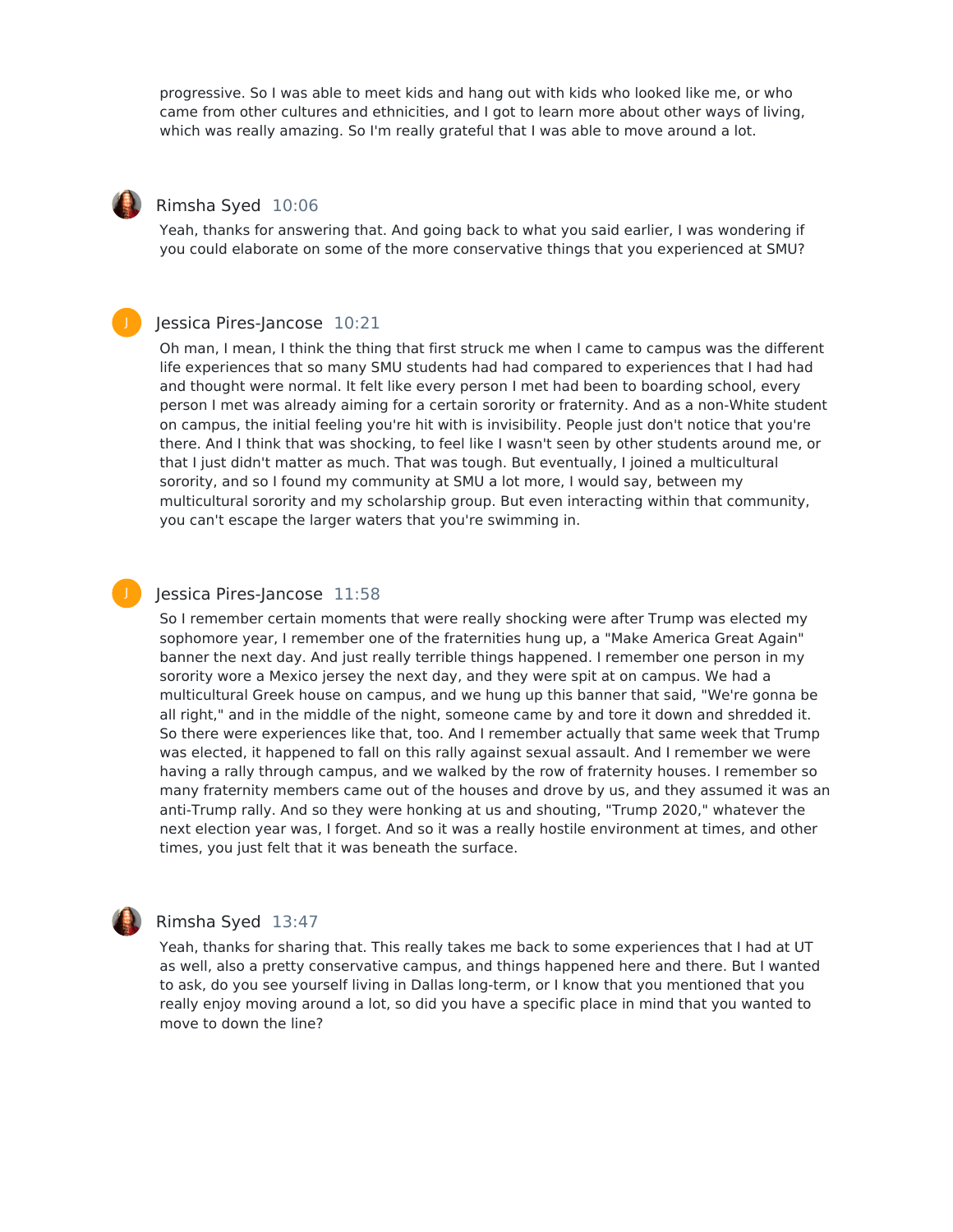### Jessica Pires-Jancose 14:20

I feel like I want to live everywhere. I would love to live in New York. I would love to live in New Mexico at some point. Pacific Northwest sounds amazing. I would love to live in Latin America. I think my time in Dallas and in Texas generally has really changed my opinions of Texas. Before moving here full time, I felt like, "Oh, Texas is so sprawling. There's no sense of community." And my time as a student and definitely as a community organizer has taught me that that is not true at all. And especially when we're talking about organizing around progressive issues like abortion access, there is such a tight-knit community of activists and communities who are providing mutual aid to each other in the absence of state support and state intervention. And yeah, this sense of Texan pride and Texan community is so, so strong in the state. And so I think whenever I do move away, it won't be out of this sense-I think a lot of people who are not from Texas are like, "Oh, you just need to move away, because it's so conservative." And my feeling is, no, Texas is more progressive than anyone gives us credit for. And I think when I do move away, it won't be out of a sense of, "I need to leave Texas," it's more out of a sense of, "I would love to experience other parts of the world and other ways of being, but I would also love to come back to Texas at some point." I think definitely a part of my heart lives here.



## Rimsha Syed 16:14

Yeah, I think I definitely agree with you. There are so many great organizers and movements here in Texas, and you can always find that community, but they are so under-represented, which, I think part of the reason why we're doing this Voices of Change collection in the first place is to highlight all of the great aspects of Texas that are just not talked about enough.



Jessica Pires-Jancose 16:38 Yes, definitely.



# Rimsha Syed 16:40

Yeah. So I also wanted to hear more about your cultural identity. Do you speak any other languages? What sort of traditions did your family have growing up and all of that?

### Jessica Pires-Jancose 16:54

So my mom immigrated from India when she was in college. So she came to the US for graduate school, and that's where she met my father. And my dad's family is, in his generation, from Indiana, and I think in his grandparents generation had immigrated here from Poland and the Czech Republic. So growing up, I would say, it was a mix between very White American culture with my dad and stepmom and younger sibling, and then a form of, I would say, immigrant culture with my mom. My mom, I think, when she was growing up in India has described herself to me as a little bit of a black sheep. She has always had very progressive values that put her at odds with a lot of the more traditional cultural expectations of the

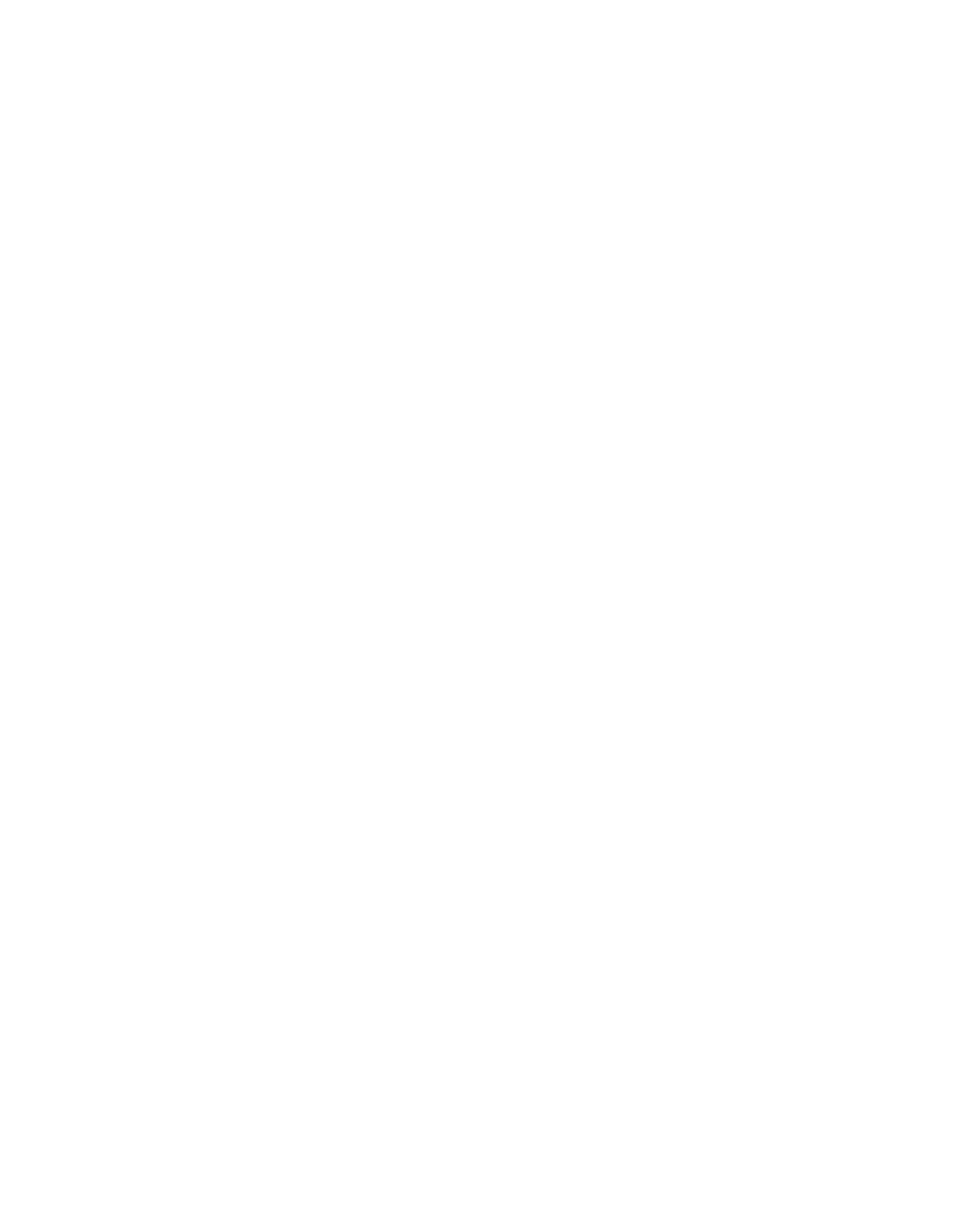### Jessica Pires-Jancose 4t:pt

Two of my biggest role models and guiding stars in my work are "drienne aree 8rown, who's the author of Pleasure Activism and Emergent Strategy, just a badass, amazing movement organizer, whose work literally has changed my life. I think about Pleasure Activism on a daily basis. And definitely a lot of what I was saying earlier, around wanting to orient my organizing work around pleasure and around community building is a hundred percent "drienne aree 8rown and her teachings. And another movement leader who I really, really admire is Tricia Hersey who's the founder of The Nap Ministry, which is essentially a movement that teaches that rest is resistance. And both of their teachings around rest as a radical practice and an active practice and organizing as something that should bring us joy have really changed my life and my organizing work.

J

# Rimsha Syed 46:1b

Yeah. So one thing I like asking in these interviews is, what do you find healing? Obviously, seeing challenges throughout your day-to-day, or feeling people's pain, what do you do when things get overwhelming?

### Jessica Pires-Jancose 46:7t

I find time off to be incredibly healing. In my ideal world, I would not be working. I mean, obviously, you have to work to a certain extent to keep yourself alive. Meaning preparing food is work, going grocery shopping is working. But in my ideal world, I would not be working to live. And so when I have time off, whether that's at the end of my work day, on weekends, when I'm able to take a larger break, I find that to be really healing, because burnout in advocacy culture is real. It's really intense. And honestly, I think all of us are really burnt out from life under capitalism. And we don't get enough time to rest. We don't get enough time to step away from it. And I think something that I've learned from The Nap Ministry is that process of grieving the life that we could have had without capitalism, and resting from that is a lifelong process. But I find I feel the most rested when I can just take time off and not have to think about work, not have to think about bills. And I can just zone out and tap into another world through maybe a show or book or a game.

# Rimsha Syed 48:1:

Yeah, couldn't agree more. So this might have been something you've briefly touched on already, but what are some of the biggest challenges in this work?

### Jessica Pires-Jancose 48:::

I mean, there are the obvious challengers like lawmakers and anti-abortion advocates who are staunchly anti-abortion and who introduce legislation like the death penalty for seeking abortion, or bans like SB8. And then there are also the challenges, like quote-unquote,

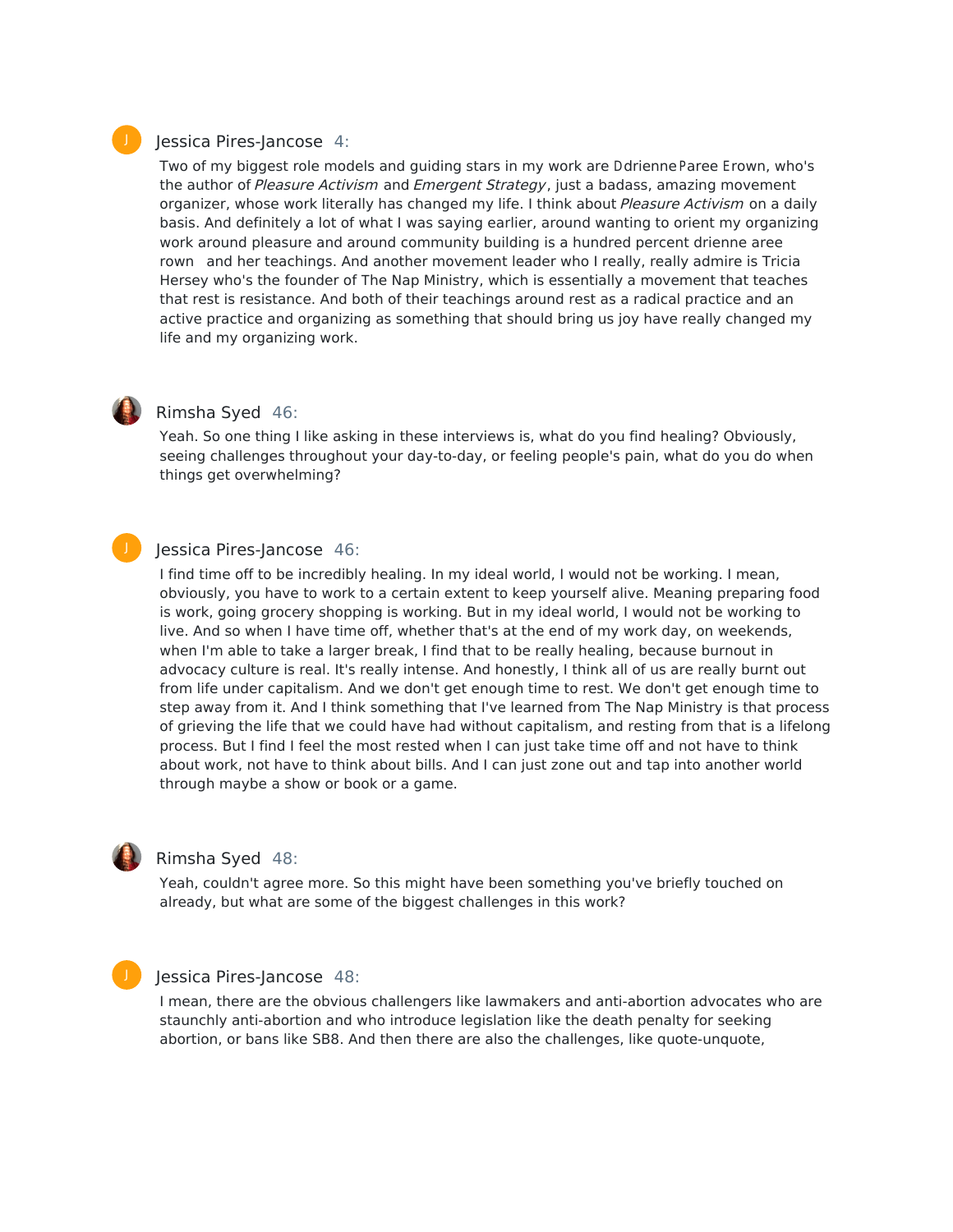"progressive" or "Democratic" lawmakers who don't act to protect abortion, and who won't even say the word abortion. That is really the biggest challenge that we have, because obviously, we're not going to move the needle on people who are staunchly anti-abortion extremists. But we can move the needle on people who maybe just need education on how to actually talk about abortion, or on how to actually just use the word abortion. But that is a huge challenge, is Democrats and progressive candidates and elected officials not wanting to be bold in their support of abortion access, because they think it's going to put them at risk of not getting re-elected. When in reality, as I mentioned before, the majority of Texans support access to safe and legal abortion. That is a huge challenge.

# Jessica Pires-Jancose 48:26

And even outdated tactics within the reproductive rights organization are a huge challenge. There's definitely a lot of racism within the movement. I mean, the reproductive rights movement as a whole is largely founded by White women, and throughout its history has actively excluded Black and indigenous and other women and organizers of color. That's a challenge within the movement. Organizations who refuse to use gender inclusive language is a challenge. So you'll see a lot of organizations that still cling to very woman-centered language, when in reality, we know that all people need access to abortion and reproductive health care. So that includes trans people, that includes non-binary people. And it's not hard to make a shift to gender neutral language. So when you see reproductive rights and advocacy and health organizations still using women-only-centered language, that is an active choice that they're making, to actively exclude trans and non-binary people from their language. So there are challenges from the outside, but there are plenty of challenges within the inside of the movement, too.

J

# Rimsha Syed 51:02

Thanks for sharing that. And I did want to say thank you for your labor. I have one more question today. It's a bit more open-ended, but seeing as this oral history interview will be archived, and hopefully people will be listening to it several years down the line, maybe people have changed by then, maybe they won't. We can always hope. But do you have any advice or any words of wisdom to share to people, especially as someone who's so entrenched within this movement, and broadly, someone who has experience in community building?

### Jessica Pires-Jancose 51:42

Hmm, my biggest piece of advice is set your boundaries. Set and respect your boundaries in the work that you're doing. You don't owe anybody this work. I think, especially if you're doing organizing and movement building work, I cannot stress enough how important it is that you stay fresh and refreshed and healthy in order to do this work. The world does not benefit when you are running yourself ragged, or when you feel like you have nothing else to give. Your health and your well-being are so important, and you can rest in the knowledge that this movement is